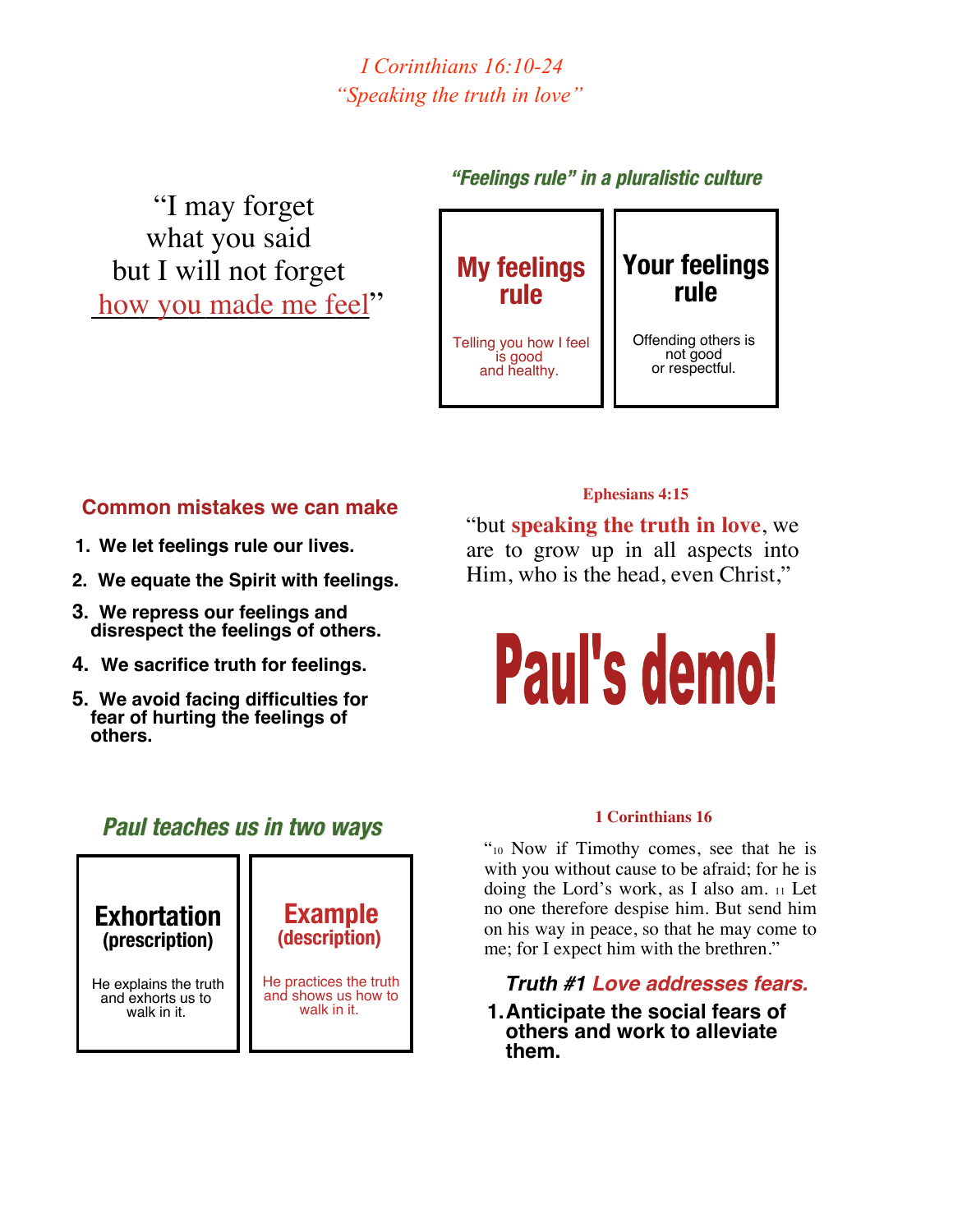#### **Characteristics of a good leader**

- **1. They have followers.**
- **2. They inspire with clear vision and caring values.**
- **3. They help others manage fear.**

# **Among Jesus<sup>&#</sup>x27; most common words**



#### **1 Corinthians 16**

"12 But concerning Apollos our brother, I encouraged him greatly to come to you with the brethren; and it was not at all his desire to come now, but he will come when he has opportunity."

*Truth #2 Love connects people.*

**2. Be a catalyst for social relationships while respecting individual boundaries.**

#### **1 Corinthians 16**

"13 Be on the alert, stand firm in the faith, act like men, be strong. <sup>14</sup> Let all that you do be done in love."

> *Truth #3 love calls us to be strong for others.*

**3. Be someone others can lean on and trust.**

#### **1 Corinthians 16**

"15 Now I urge you, brethren (you know the household of Stephanas, that they were the first fruits of Achaia, and that they have devoted themselves for ministry to the saints), <sup>16</sup> that you also be in subjection to such men and to everyone who helps in the work and labors. <sup>17</sup> And I rejoice over the coming of Stephanas and Fortunatus and Achaicus; because they have supplied what was lacking on your part. <sup>18</sup> For they have refreshed my spirit and yours. Therefore acknowledge such men."

#### *Truth #4 Love honors those who serve.*

#### **4. Encourage respect for those in positions of service.**

 *"The test of the servant's heart is seen in how they respond to those who are in authority over them."*

 *"The test of a servant's heart is seen in how they respond when they are treated like one."*